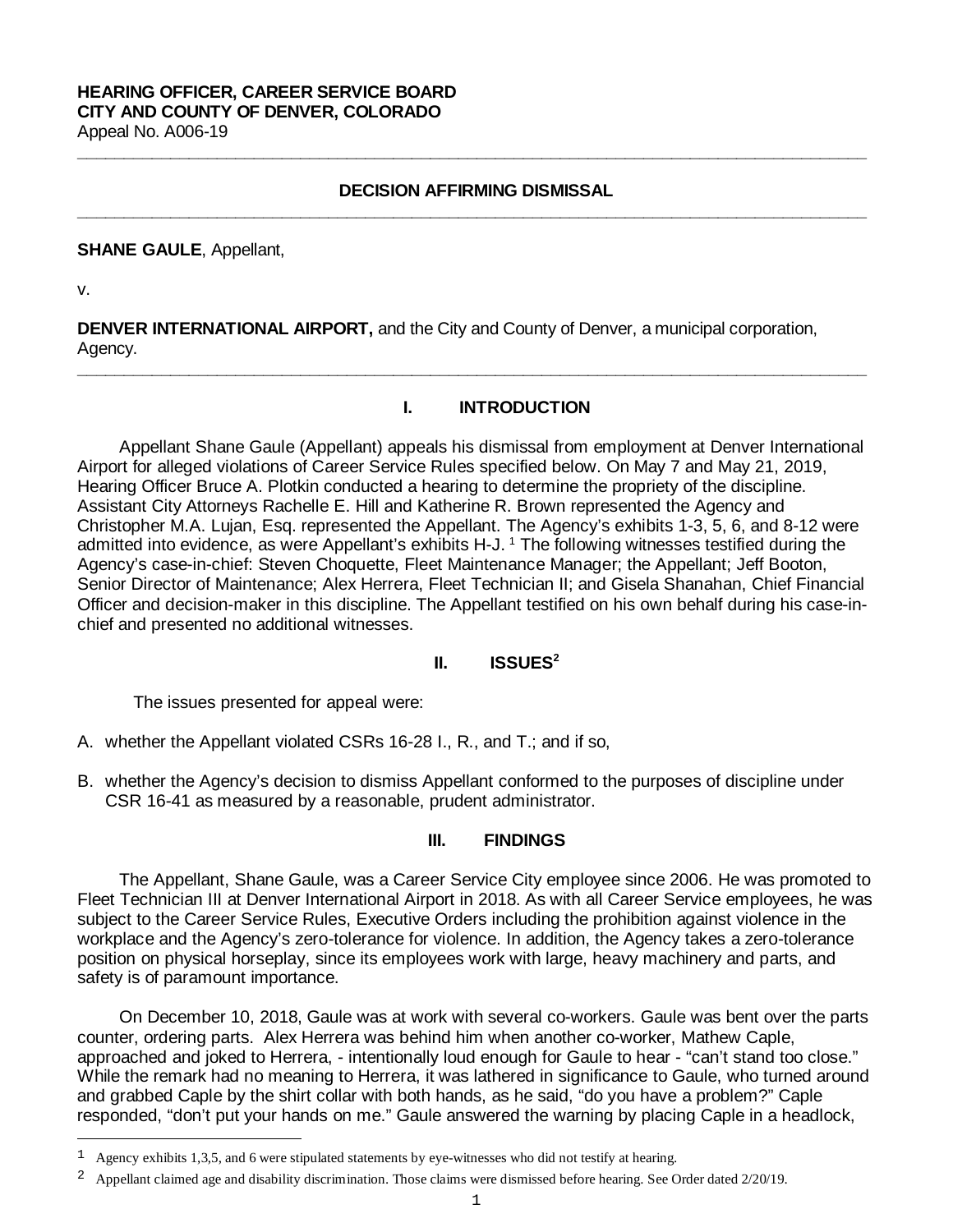but Caple was holding a hose full of brake cleaning fluid which he dumped on Gaule's head. The fluid ran into Gaule's eyes, stinging them. Gaule punched Caple, then ran to flush his eyes.

Gaule returned to confront Caple, standing six inches or less from him while they threatened each other's jobs. Co-worker Herrera sensed a fight was about to ensue, stepped in, placed his hands on their shoulders, and asked them to calm down.

Gaule went to his supervisor to report Caple sprayed brake cleaner in his eyes, but omitted any mention of his role in the encounter. Based on Gaule's statements, paramedics were called to treat his eyes and Denver Police were called to investigate possible criminal wrongdoing by Caple.

Following an investigation, the Agency served Gaule with a letter in contemplation of discipline, then held a contemplation of discipline meeting on December 20, 2018, which Gaule attended without a representative. The Agency's notice of dismissal issued on January 14, 2019, followed by Gaule's appeal on January 25, 2019.

# **IV. ANALYSIS**

### **A. Jurisdiction and Review**

The Career Service Hearing Office has jurisdiction of this appeal of a dismissal pursuant to CSR 19- 20 A.1.a. I conducted a *de novo* review, meaning I considered the evidence as though no previous action had been taken. Turner v. Rossmiller, 532 P.2d 751 (Colo. App. 1975); CSR 19-55 A.

### **B. Burden and Standard of Proof**

The Agency retained the burden of proof, throughout the case, to prove that Appellant violated CSR 16-28 I., R., and T., by a preponderance of the evidence, and to prove the discipline it imposed was within a reasonable range of alternatives. CSR 19-55 A.

These are the undisputed salient facts: Gaule was the initial physical aggressor; he grabbed Caple by the collar; placed him in a headlock; Caple poured brake cleaner on Gaule which ran into his eyes; Gaule struck Caple; then, after disengaging to wash his eyes, Gaule returned to confront Caple again. Those facts established the following violations.

### **C. Career Service Rule Violations**

### **1. CSR 16-28 I. Failure to maintain satisfactory working relationships with co-workers and other individuals the employee interacts with as part of his or her job.**

Conduct violates CSR 16-28 I. if it would cause a reasonable person standing in the employee's place to believe it would be harmful to others or have a significant impact on their working relationship. [In](https://www.denvergov.org/content/dam/denvergov/Portals/hearings_office/documents/Hearings/Schofield_Jerilyn_08-17_10-9-17.pdf)  [re Schofield,](https://www.denvergov.org/content/dam/denvergov/Portals/hearings_office/documents/Hearings/Schofield_Jerilyn_08-17_10-9-17.pdf) CSA 08-17, 13 (10/9/17), *citing* [In re Perry-Wilborne,](https://www.denvergov.org/content/dam/denvergov/Portals/hearings_office/documents/Hearings/Perry-Wilborne_Loretta_62-13_Decision_and_Order.pdf) CSA 62-13, 8 (5/22/14); [In re Williams,](https://www.denvergov.org/content/dam/denvergov/Portals/hearings_office/documents/Hearings/Williams_Karenee_53-08_Order.pdf) CSA 53-08, 5 (12/19/08), *a'ffd* [In re Williams,](https://www.denvergov.org/content/dam/denvergov/Portals/hearings_office/documents/Hearings/Williams_Karenee_53-08_Board_Findings_and_Order.pdf) CSB 53-08 (5/14/09); [In re Burghardt,](https://www.denvergov.org/content/dam/denvergov/Portals/hearings_office/documents/Hearings/Burghardt_81-07_Board_8-28-2008.pdf) CSB 81-07, 2 (8/28/08).

Gaule admitted he violated this rule by "getting in a physical altercation" with Caple. [Gaule crossexam]. No more is required to establish this violation. Gaule's subsequent statement that he would be able to work with Caple in the future, [Gaule testimony], is immaterial, given the objective standard required by this rule. [In re Schofield,](https://www.denvergov.org/content/dam/denvergov/Portals/hearings_office/documents/Hearings/Schofield_Jerilyn_08-17_10-9-17.pdf) CSA 08-17, 13, 14 (10/9/17); [In re Burghardt,](https://www.denvergov.org/content/dam/denvergov/Portals/hearings_office/documents/Hearings/Burghardt_81-07_Board_8-28-2008.pdf) CSB 81-07, 2 (8/28/08).

Even without Gaule's admission, the objective evidence would have proven the violation. Herrera's testimony was unrebutted. He was credible. He was in very close proximity to both Gaule and Cable during the incident. He wrote his recollection of the incident, Exhibit 2, shortly afterward. His testimony was consistent with his written statement, in which he described Gaule initiating the fight, by grabbing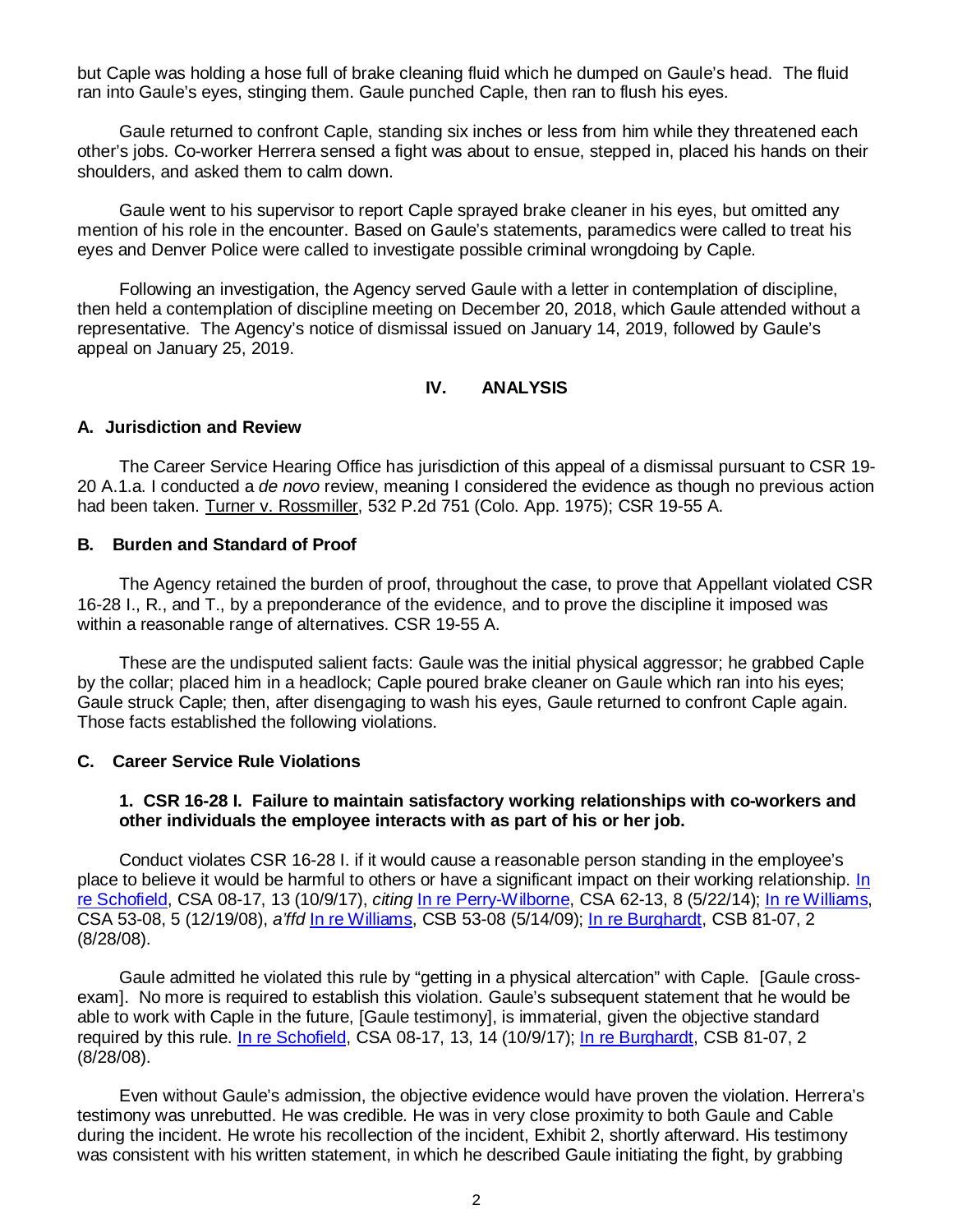Caple, and placing him in a headlock. Engaging in a fight with a co-worker is, *per se*, a failure to maintain a satisfactory working relationship.

**2. CSR 16-28 R. Conduct which violates the Career Service Rules, the City Charter, the Denver Revised Municipal Code, Executive Orders, written departmental or agency regulations, policies or rules, or any other applicable legal authority. When citing this subsection, a department or agency must cite the specific regulation, policy or rule the employee has violated.**

**Executive Order 112 violence in the City Workplace**

**2.0 Policy: violence has no place in any of the City and County of Denver's work locations or at any City-sponsored event and is strictly prohibited.** 

**City employees who perpetrate violence, whether on-duty or off-duty… may be subject to disciplinary action, up to and including dismissal…**

**Examples of unacceptable behavior prohibited by this Executive Order include… a. Intimidating, threatening or hostile behaviors, physical assault…**

**3.0 Definitions:** 

Ξ

**Violence is defined, but not limited to:** 

**(a) the actual or attempted: physical assault, beating, improper touching, striking, shoving, kicking, grabbing, stabbing, shooting, punching…**

**(b) the actual or attempted: threatening or abusive behavior (physical or verbal)…**

**4.0 Disciplinary Action:** 

# **Any violation of this policy by employees, including a first offense, may result in disciplinary action, up to and including dismissal…**

Gaule admitted that grabbing Caple by the collar violated E.O. 112. He admitted placing Caple in a headlock in violation of E.O. 112. Gaule also admitted that punching Caple violated E.O. 112.<sup>3</sup>

Had Gaule not confessed the violation, the objective evidence would have established this violation. Herrera was a witness to the incident, he was right next to both participants, and his credibility was not challenged. He wrote a statement about the incident almost immediately afterward, [Exh. 2]. In that statement, and at hearing, Herrera declared Gaule was the initial aggressor, grabbed Caple, put him in a headlock, punched him, then retreated to wash his eyes, but returned, unprovoked, to re-engage aggressively [got in his face") with Caple. These facts establish physical assault and threatening behavior in violation of E.O. 112.

Gaule's previous explanations<sup>[4](#page-2-1)</sup> for his conduct became immaterial when he admitted each violation. Gaule alleged medical reasons for the assault related to degree of discipline and not to violation of this rule. *See* [In re Christianson,](https://www.denvergov.org/content/dam/denvergov/Portals/hearings_office/documents/Hearings/Christianson_CSA_17-18_Decision_8-6-18.pdf) CSA 17-18, 4 (8/6/18).

<span id="page-2-0"></span><sup>&</sup>lt;sup>3</sup> In view of his previous denial of any rule violations, Gaule's sudden admissions had the explosive effect of Colonel Jessup answering the question "did you order the code red?" with "you're goddamn right I did!"

<span id="page-2-1"></span> $4$  Appellant claimed he received his contemplation letter only the same day as his hearing (but agreed to proceed); that Caple and he had a joking, horse playing relationship; that he had Post-Traumatic Stress Disorder; that he struck Caple strictly in self-defense; and that he did not initially place Caple in a headlock, rather he hugged Caple around one shoulder but Caple ducked, thereby creating the headlock. While the first three "defenses" are unconvincing, this last explanation is patently incredible.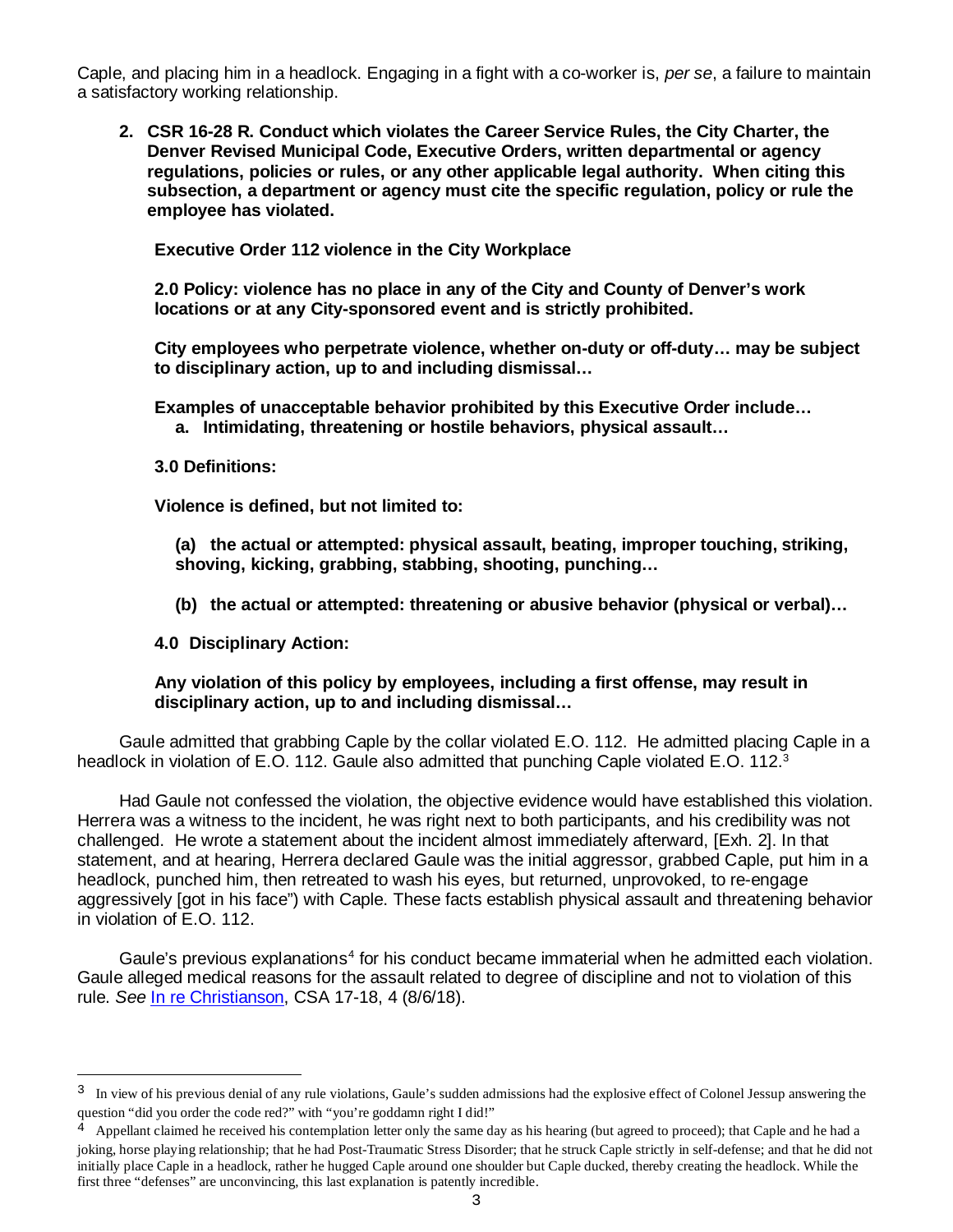Gaule said he intended his actions to be horseplay. The recipient's reasonable reaction, and not actor's intent, is the focus of E.O. 112's prohibition against workplace violence. [In re Lykken,](https://www.denvergov.org/content/dam/denvergov/Portals/hearings_office/documents/Hearings/Lykken_Candace_DECISION.pdf) CSA 26-10, 7 (7/7/10). Caple's reactions to Gaule made it clear, along with Herrera's statement and testimony, that Gaule was not engaging in horseplay.

Evidence was conflicting whether Gaule and Caple had a history of horseplay. It does not matter. The objective evidence was that Gaule's headlock of Caple was unwelcome, as noted by Herrera and as evidenced by the brake cleaner shower that Caple provided to Gaule's head. Gaule's admission, and the objective evidence, independently prove this violation.

# **3. Conduct which is or could foreseeably:**

# **1. Be prejudicial to the good order and effectiveness of the department or agency;**

**…**

# **3. Be unbecoming of a City employee.**

Gaule admitted this violation. "You would agree that getting into a physical altercation with a coworker at work is unbecoming?" "Yes." [Gaule cross-exam]. In addition, Gaule's grabbing a co-worker by the collar, putting him in a headlock, striking him, and returning to engage angrily with him, was conduct prejudicial to the good order and effectiveness of his department. Other co-workers were distracted from their duties, one had to intervene, and multiple resources, including OHR, the Denver Police Department, and multiple supervisors were taken from their other duties to address Gaule's actions. Assaulting a coworker is also unbecoming a City employee.

# **V. DEGREE OF DISCIPLINE**

Once Gaulle admitted every violation, the only remaining issue was the degree of discipline. Pursuant to CSR 16-41, the purpose of discipline is to correct inappropriate behavior or performance, if possible. The type and severity of discipline depend on three factors.

# **1. Seriousness of the proven offense**

The Agency presented persuasive, unrebutted evidence that violence in the workplace is among the most serious violations, and that the Agency has a zero tolerance for violence. [E.O. 112; Appellant testimony; Choquette testimony; Booton testimony; Shanahan cross-exam].

# **2. Prior Record**

Gaule had no prior violations that counted against him in this case.

# **3. Likelihood of Reform**

 Gaule's admission of wrongdoing at hearing appeared sincere. That admission must be weighed against Gaule's earlier claims, including claims that: he was just joking around; he struck Caple in selfdefense; Caple was the initial aggressor; he merely hugged Caple around the shoulder but Caple ducked into a headlock; immediately after the incident he told his supervisor Caple poured brake cleaner on him while omitting his instigation of the incident; his report of the incident caused police to investigate possible criminal activity by Caple; he said at his pre-disciplinary meeting "I don't know what made him snap and pour a chemical in my face and on my head." [Exh. 9 at 4:39-5:15].

These factors justified the Agency's conclusion that Gaule's acceptance of responsibility was unconvincing. Based on the findings and conclusions above, the Agency's decision to dismiss Gaule was within the range of penalties available to a reasonable and prudent administrator, [In re Redacted,](https://www.denvergov.org/content/dam/denvergov/Portals/hearings_office/documents/Hearings/Redacted_CSB_67-11_Decision_4-4-13.pdf) CSB 67-11A (4/4/13)], and was not clearly excessive. *See* [In re Economakos,](https://www.denvergov.org/content/dam/denvergov/Portals/hearings_office/documents/Hearings/Economakos_Steve_28-13_CSB_Decision_and_Order.pdf) CSB 28-13A, 2 (3/24/14). Further, the penalty conformed with the purposes of discipline and progressive discipline under CSR 16- 41 and 16-42. *See* [Christianson](https://www.denvergov.org/content/dam/denvergov/Portals/hearings_office/documents/Hearings/Christianson_CSA_17-18_Decision_8-6-18.pdf)*, supra.*